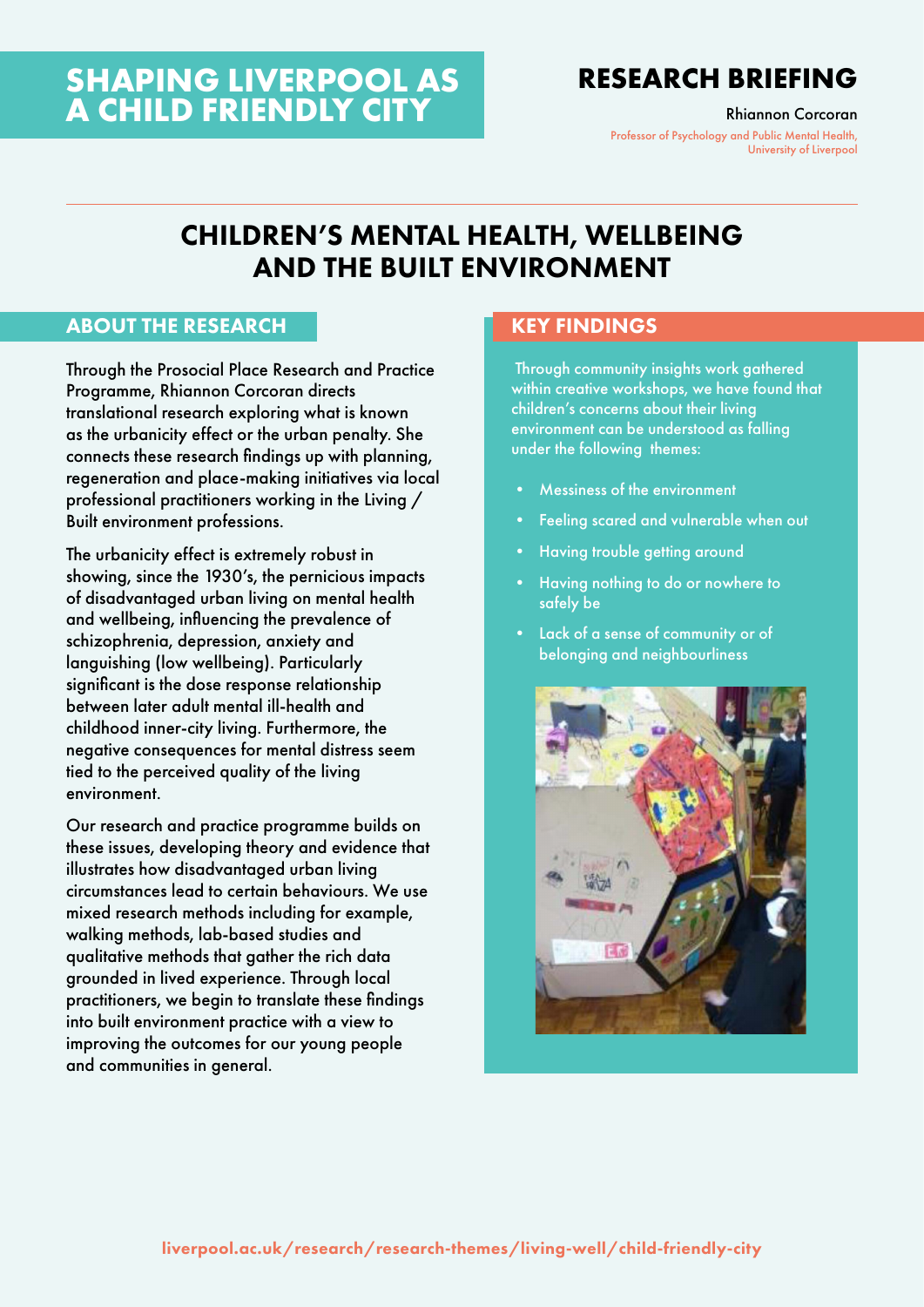

"A sense of belonging in the environment is very important to stay happy"

"…if people don't feel safe they don't want to be there"

"...its hard to have fun with friends outdoors because facilities like parks are being destroyed by graffiti and litter"

"Having evenings where young and old people can get together and bond"

 "The ability to talk to others, regardless of age is important"

Prosocial Place Community Insights report for Halton Lea NHS Healthy New Town: [bit.ly/3nqGL4P](https://www.prosocialplace.co.uk/project-gallery/enabling/)



The image shows the feelings elicited from descriptions provided of different South Liverpool environments on our waking study using Sentiment Analysis software: [bit.ly/3FhKnvY](https://journals.plos.org/plosone/article/comments?id=10.1371/journal.pone.0202412)

# RELEVANCE FOR LIVERPOOL'S CHILDREN

Liverpool's children deserve to live in neighbourhoods that support their wellbeing. Those places need to feel safe, be welcoming, and look and feel clean. When children feel threatened or unsafe outside their homes, they will not go out, they will lack the opportunity to play and to develop their sense of autonomy. Lacking these experiences will negatively impact their wellbeing and their quality of life as children and may lead to future mental health difficulties.

Liverpool's children deserve to live within communities that provide a sense of belonging and that are well-resourced with activities that support them in getting to know their neighbours and others in the community who can provide learning and development opportunities beyond those offered by schools and parents. The old saying that it takes a village to raise a child still holds but is seldom enacted in the 21st century world.

When we do things better with our minds on our children's wellbeing, we can prevent the pernicious impacts that the quality of the living environment has on our children and young people. And, in doing things better for children, we will be improving outcomes for everyone.